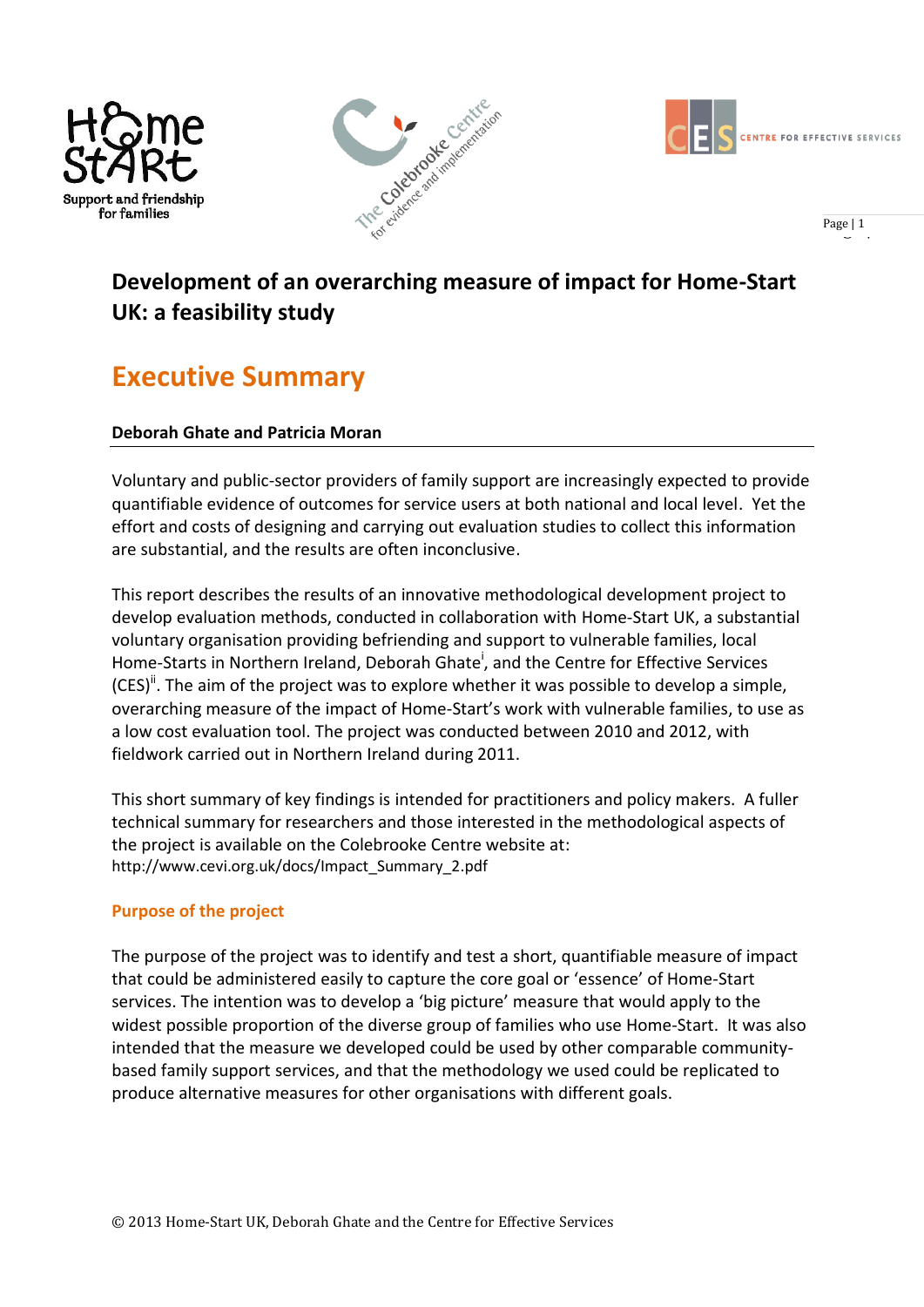#### **Background to the project**

Home-Start UK is a substantial voluntary family support organisation. It has worked across the four nations of the UK since 1973 through self-governing local schemes (known as 'local Home-Starts'), providing volunteer support and befriending to families experiencing stress, who have children under five. In 2010-2011, local Home-Starts worked with around 17,000 volunteers and provided support to around 36,000 families with 77,000 young children. The dominant route by which families reach Home-Start is through referrals by health visiting, social work or other health and social care staff, although a substantial proportion of parents refer themselves. The service is based on universal access principles (ie, is not targeted on specific groups but open to all), and there are no fixed eligibility criteria that parents must satisfy in order to receive a service. The kinds of stresses experienced by parents vary widely, for example living with disabilities, living in poverty, or having inadequate social or family support.

Home-Start provides a service approach that is responsive, *user-led*, and tailored to individual parents' needs. Although the nature of the service provided to each family is underpinned by common principles of working with families, the precise help delivered by volunteers and the duration of this help is negotiated individually, and varies from one family to the next. This is an approach typical of many established family support providers across Europe, in contrast to more formal models of intervention that use programmed, *theory-led* delivery that aim to deliver a more standardised package of support to service users.

Because of the variability in the service provided to families, measuring outcomes using quantitative research methods is especially challenging for services like Home-Start. Quantitative indicators sometimes show little or no change, even when qualitative methods find that the service is extremely helpful to parents. This can be observed in some of the mixed evaluation findings for Home-Start itself over the years, and in many other instances in the wider family support evaluation literature.

Recognising these challenges, we made a distinction between *outcomes* and *impact*. Our aim was to identify a measure of *impact,* which we define as the overarching, high-level effect of a service that may be targeting a number of specific subsidiary outcomes. Impact can be thought of as the 'core change' that a service is trying to achieve, or the 'sum of the parts' of multiple outcomes. We were not attempting to measure *outcomes* themselves*,* which we define as changes over time in specific areas of learning, behaviour or life circumstances (e.g, parents' knowledge of child development, parents' methods of discipline, children's behaviour, mothers' mental health, increased social support).

Page  $|2$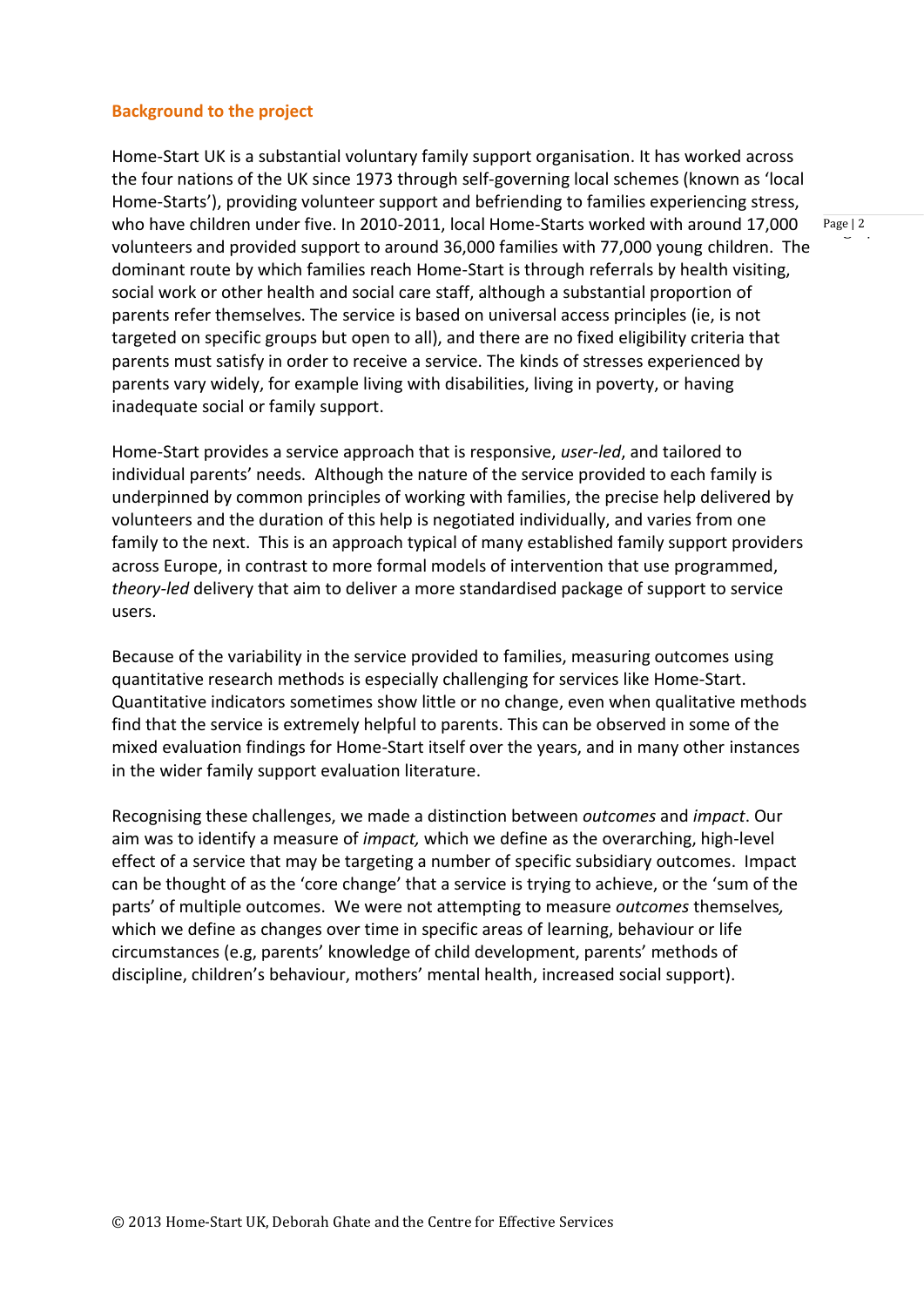#### *Figure 1 A model for the relationship between outcomes and impact*



# Page  $|3 \rangle$

#### **Methods**

The project had five key stages, which are described in more detail in the report and summarised in the box below:

#### *Box 1 Methodology for the project*

- 1. Literature review and consultation to identify the key aspect of the service to be measured (the overarching change that Home-Start hopes to achieve, which could best capture the overall impact of the service)
- 2. Literature review and consultation to develop the methodology, including exploring the advantages and disadvantages of simple as opposed to complex measurement approaches
- 3. Consultation and development of three alternative measures to be tested, involving adapting existing, widely used measures
- 4. Testing of measures by 12 local Home-Starts in Northern Ireland, with a sample of 76 parents, and three waves of data collection over a total average follow-up period of 23 weeks
- 5. Data analysis of results, and feedback from Home-Start co-ordinators on the process of administration, to explore the way the three measures worked
- 6. A final stage of further testing on one of the measures that proved most successful

## **Defining 'impact' for Home-Start**

Desk research and consultation with key stakeholders was undertaken to identify the single most important aspect of parenting or family life that Home-Start was seeking to change through its help, which could be said to best capture the overall impact of the service. We were looking for an indicator of impact that was readily recognisable to the organisation's leadership, staff and volunteers as reflective of their intentions; applied to the widest possible group of parents who use the service; and closely reflected the direct, on-theground support that Home-Start volunteers give to families. To be practical for evaluation purposes, this 'change goal' should lend itself to simple quantitative measurement.

The review and consultations with stakeholders pinpointed the concept of parenting 'selfefficacy', and the plainer English construct of 'coping with being a parent' as most closely matching these criteria. Self-efficacy (sometimes called 'self-agency') in relation to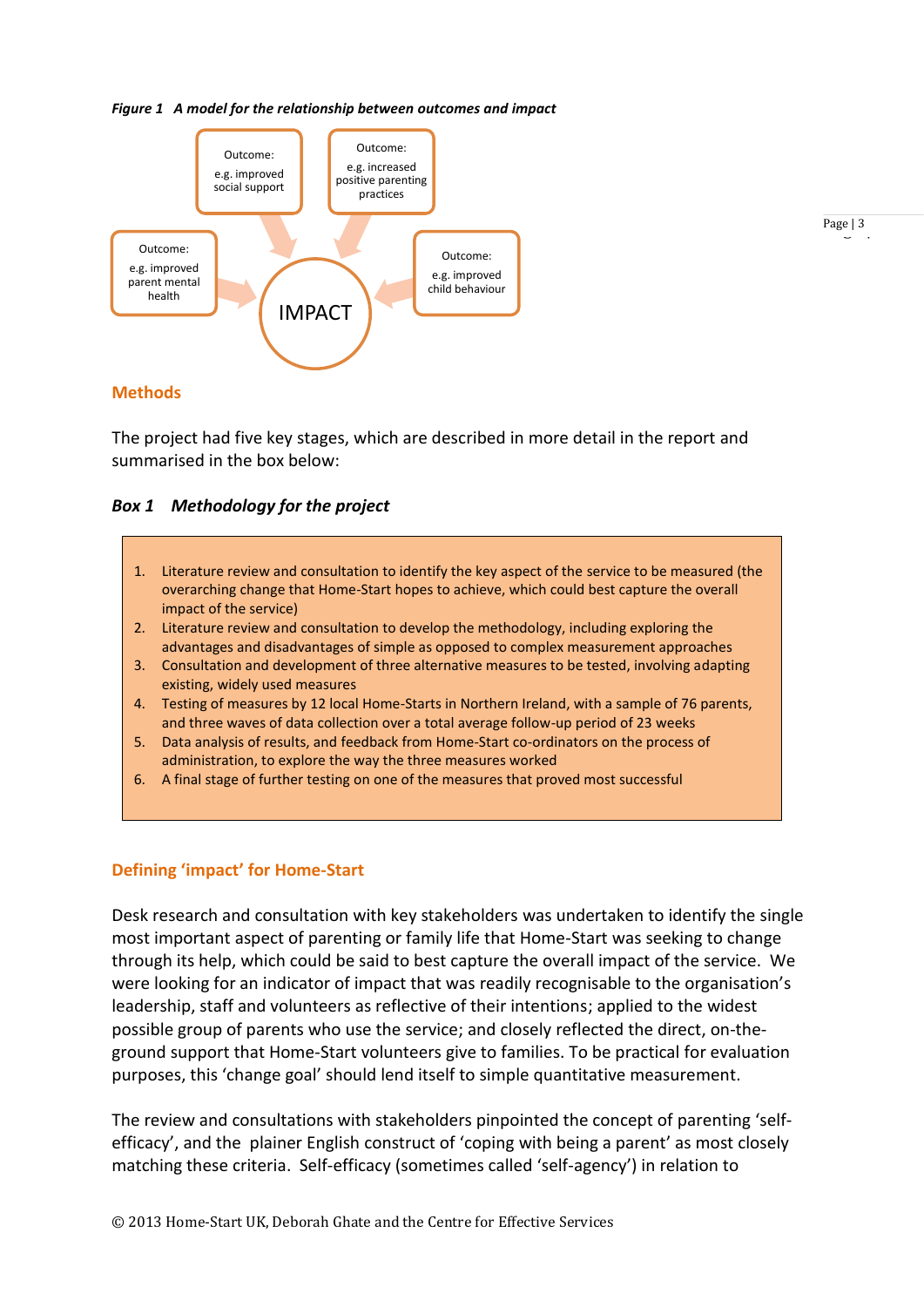parenting concerns the belief that a parent has of his or her ability to organise and carry out the tasks of parenting. Research shows that higher self-efficacy is associated with better quality of parenting. It is also closely related to coping, which is the ability to manage situations, tasks and the wider role of being a parent in the face of background stresses. Consultations with Home-Start stakeholders confirmed that enabling parents to manage stressful situations better, to feel more confident in their abilities as parents, and to take more enjoyment in parenting were key goals of the support offered.

**Developing the measurement approach**

A second review focused on the literature on research methods to identify quantitative measures with features that made them both practical to use, and scientifically robust. During this phase we also consulted with colleagues with expertise in measurement. We were looking for measures that were simple to understand and acceptable to Home-Start parents and volunteers (which generally meant, not strongly 'deficit' focused); brief and easy to administer at low-cost; suitable to be self-completed by parents; pre-tested preferably in larger or general population samples to give comparative data and the comfort of knowing the measures 'worked' in the field; and with good measurement properties, including *validity* (how well it measures what it sets out to measure) *reliability* (how reproducible or stable the findings are) and *responsiveness* (how well the measure detects change over time).

In addition, the relative advantages and disadvantages of single as opposed to multiple-item measures were assessed, since our goal was to identify the shortest, simplest and least burdensome measure possible. Although it remains a gold standard to use multiple measures in evaluation research, we found no compelling evidence against the use of wellconstructed single item measures in appropriate contexts. The literature also indicated these may even have advantages, in certain circumstances, over longer or more complex measures.

# **Selecting and field testing the measures**

On the basis of the two reviews, three measures were identified. After consultation with Home-Start Co-ordinators these were agreed for testing, with adaptations where necessary:

- A. The Parenting Self-Agency Measure (PSAM<sup> iii</sup> a five item scale measuring parenting self-efficacy, developed in the USA but previously used in the UK, with a five point scale response format
- B. *Enjoyment of Parenting* a single item measure on a five point response scale, widely used by various authors and a feature of many longer scales
- C. *Parent Coping Scale (PCS) iv*, adapted from a measure developed for a national study of parenting in Britain and widely used since – a single item 'global coping scale' that we modified into a five point scale

The three measures were combined into a short questionnaire, and twelve Local Home-Starts in Northern Ireland agreed to participate in field testing. Co-coordinators at each local Home-Start approached all parents starting Home-Start services from October 2010 to April 2011, seeking their consent to participate in the pilot study. Of 88 parents approached, 76

Page  $|4$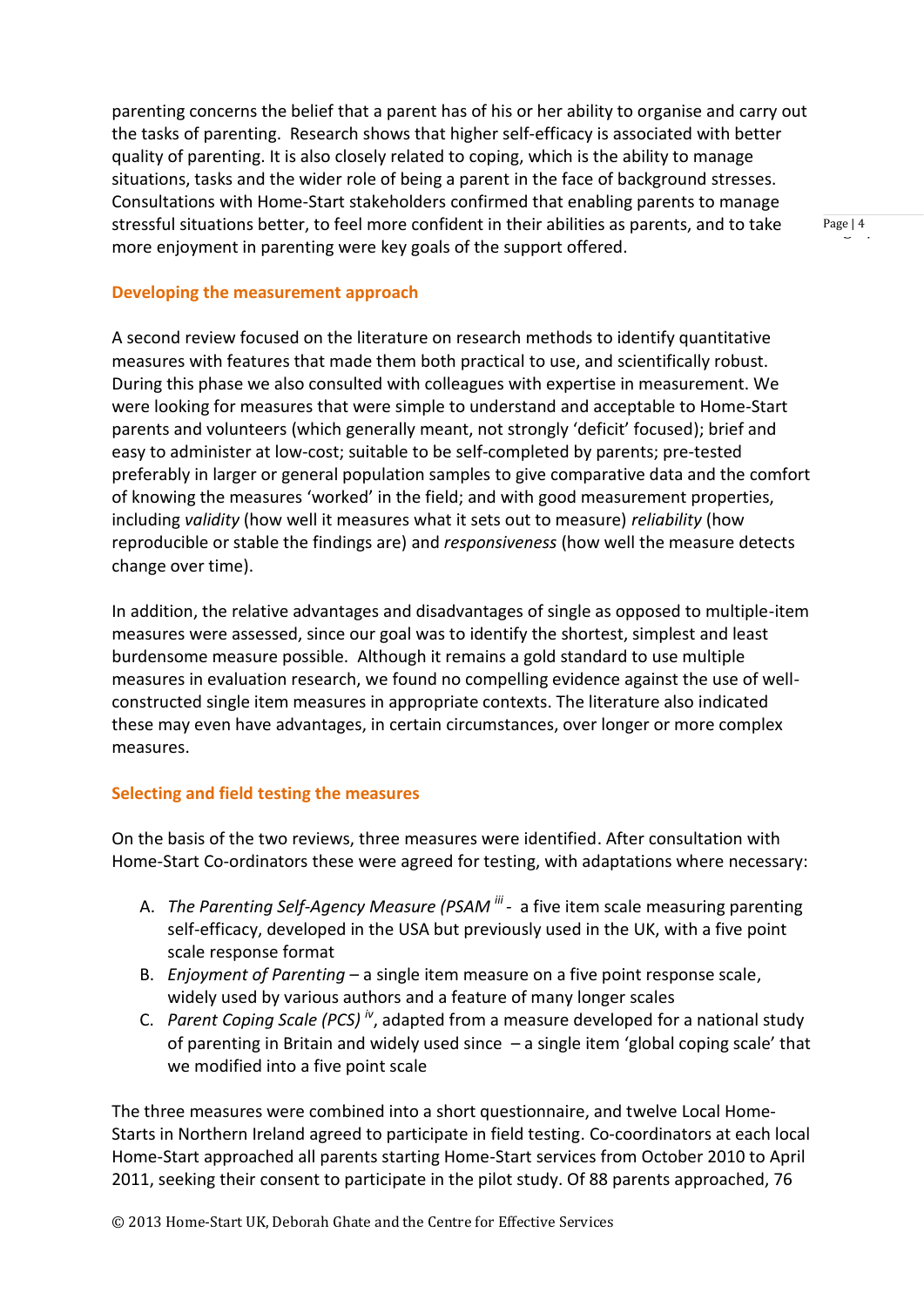agreed, a response rate of 86% at Baseline, with characteristics representative of the wider population of Home-Start service users.

The short questionnaire was given by Co-ordinators to parents in the form of a selfcompleted booklet, which parents completed and then return to the Co-ordinator in a sealed envelope identified only by a serial number. This process was repeated at three time points, each approximately 10 weeks apart: Baseline (Time One): during an 'initial assessment' meeting; at a 10-week review meeting (Time Two); and at a 20-week review meeting (Time Three). In practice, the average total follow-up period was 23 weeks, and over time the numbers of participating parents reduced as families ceased to receive Home-Start services, or were unavailable for other reasons. This reduced the numbers to 51 at Time Two (67% of Baseline sample) and 34 at Time Three (45% of Baseline).

## **Results**

All three measures were found to be acceptable to parents, and two of the measures (A and C) detected statistically significant<sup>v</sup> change over time. *Enjoyment of Parenting* (Measure B) was found to be unsuitable for measuring change, due to a pronounced 'ceiling effect' (i.e. that proportions at the top of the scale at Baseline were already so high there was little room for improvement).

Measure A, the *Parenting Self Agency Measure,* showed modest change in a positive direction between all three time points, but the changes were statistically significant only between Baseline and Time Two. Measure C, the *Parent Coping Scale*, showed the greatest change in a positive direction between all three time points, with strongly significant differences detected by the final follow-up, despite the reduced number of parents providing responses.

## **Process feedback from Home-Start Co-ordinators**

Although the Co-ordinators confirmed the overall validity of the constructs being measured, they also identified a degree of response bias ('faking good') by parents, especially at the Baseline stage. This was possibly due to parents being unwilling to disclose the real extent of difficulties at this initial stage of relationship-building with Home-Start, and being unclear about the purpose of the data being collected, given that Co-ordinators themselves were themselves distributing and collecting back the questionnaires. Inspection of the results tended to confirm this, especially for Measure A, which showed some evidence of a bias toward 'faking good' compared to data obtained using the same measure in other studies. Measure C showed Home-Start parents reporting more plausible levels of coping difficulties compared to a general population sample. However, response bias could also not be ruled out entirely for this measure.

Co-ordinators also confirmed that the methods of collecting the data must very simple and streamlined so as not to delay and interrupt the flow of work for co-ordinators, and to minimise the burden on participating parents. It was also apparent that for some, the process of administering the measures interfered unhelpfully with the complex process of establishing trusting relationships between Home-Start and the parents who use the services.

Page  $| 5 \rangle$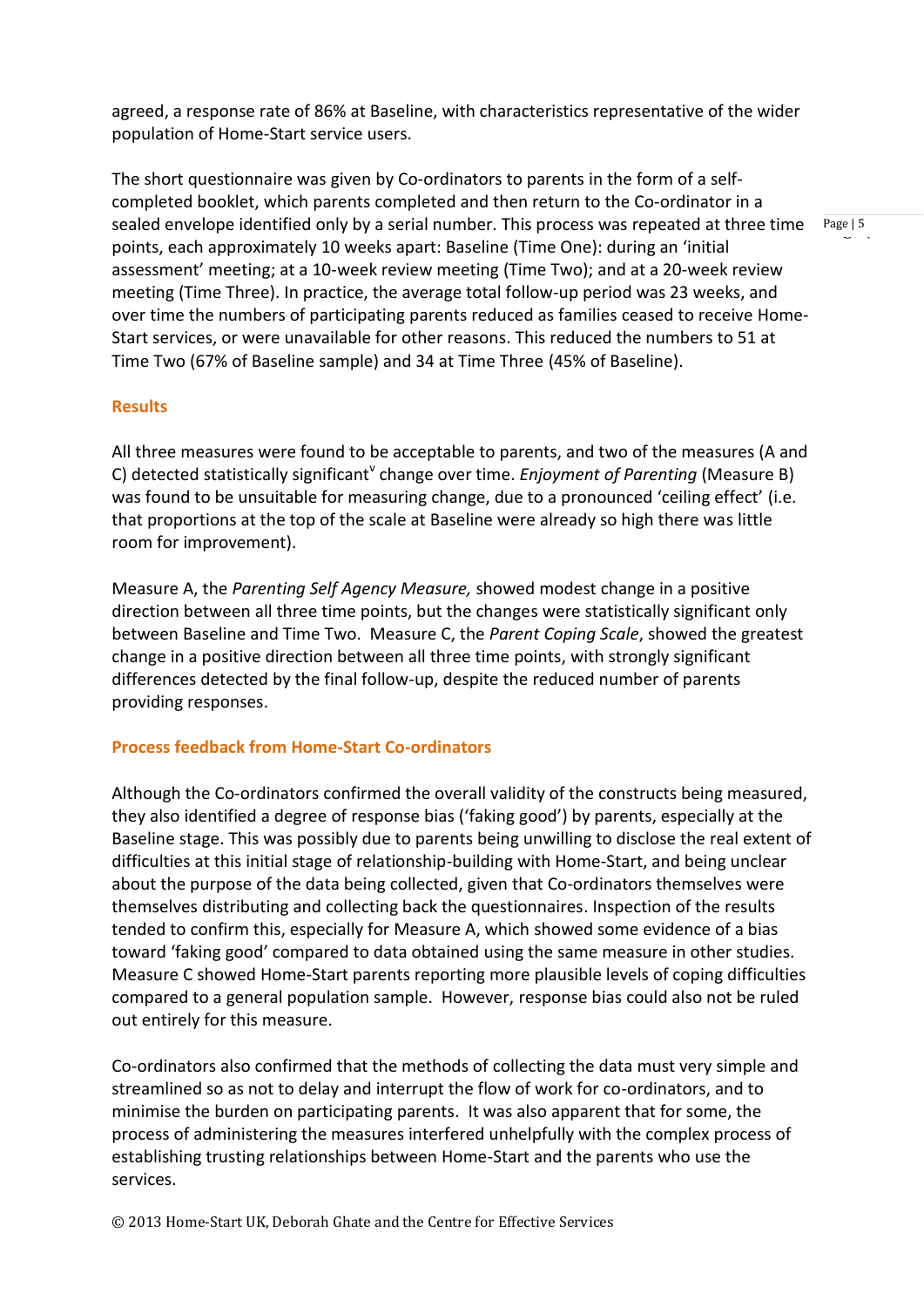## **Conclusions and recommendations**

This collaborative project was innovative in a number of ways, first in its attempt to develop a measure of high-level impact rather than focusing on domain-specific outcomes; second in the rigorous approach we used to identify, validate, develop and field-test alternative measures in collaboration with local Home-Starts; and thirdly in our use of feedback on the process from the staff who deliver the services.

The project has satisfactorily demonstrated that it is possible to develop and use a simple, low-cost overarching measure of impact for an open-access, user-led and community-based family support service delivered by volunteers across the UK. We were able to develop and implement a measure that was compatible with the service's broad intentions, acceptable to parents and staff, and satisfactorily robust as a measure of change over time. Two of the three measures tested proved able to detect change over a follow-up period; one, the *Parent Coping Scale*, showed greatest sensitivity to change and holds particular promise as a simple, low-cost measure that could be used by Home-Start and potentially also by other community-based services with similar high-level goals. The project also has much wider applicability, in having developed a workable methodology for the development of other measures, in the case of services that seek other, different kinds of overarching impact.

A limitation of the project is that the measures were not tested against a comparison group. This means that we do not know how the three measures might have performed in a group of parents who were not receiving Home-Start's services. It is possible that these measures would pick up the same degrees of change (or lack of it) irrespective of whether parents were receiving a service, or irrespective of whether that service was Home-Start or something else. It is also the case that a single overarching measure of impact is not a substitute for the more detailed and fine-grained evaluation of outcomes in specific domains of parent and child functioning. However, where time and resources are limited, or where services need to assess their own high-level performance on an ongoing basis without access to external research support, this method may be an important complement to more comprehensive approaches to evaluation. Well-constructed measures of impact may also help towards the bridging of the disconnection that often emerges when qualitative and quantitative research are employed together to assess the results of family support services.

## **Specific recommendations**

For future measurement of overarching, high level impact of Home-Start's services we can recommend the use of the *Parent Coping Scale (PCS*), which, of the three measures tested, appeared to achieve the best balance between practical, theoretical and scientific considerations. The *PCS* provides a global measure of 'coping with being a parent', and improving parents' sense of coping with parenting stress is recognised by Home-Start's stakeholders as a valid indicator of the broad intentions of the service. 'Coping' has a plain English meaning readily understandable to parents of all social and educational backgrounds. It is closely related to constructs such as self-efficacy and self-agency that have been shown in many research studies to be related to better and more confident parenting. Future development of the measure should ideally test its behaviour in a comparison (non-service) group.

© 2013 Home-Start UK, Deborah Ghate and the Centre for Effective Services

Page  $\vert 6 \vert$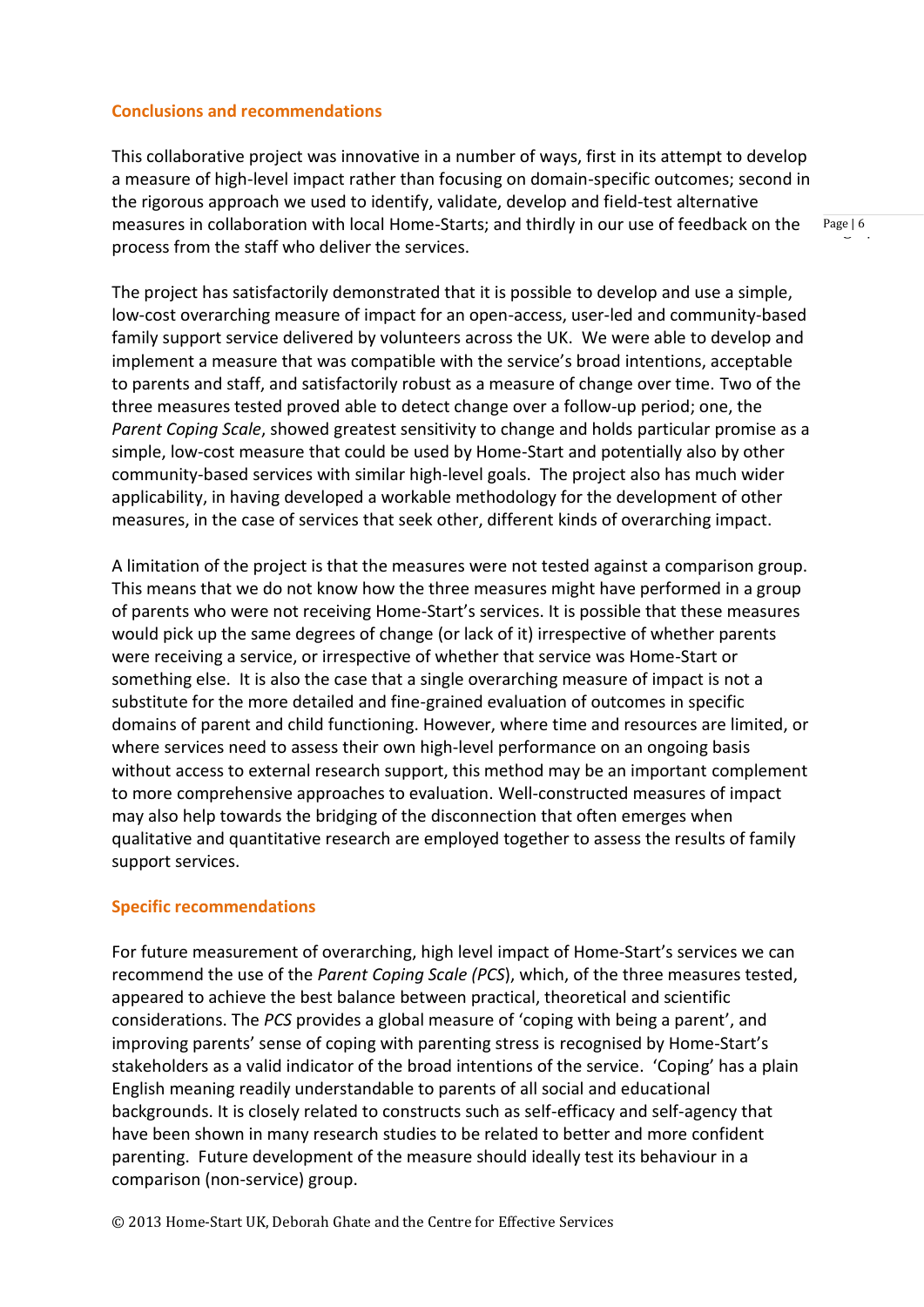Full details of the *Parent Coping Scale (PCS*), psychometric results from additional testing completed after the study, and how to use it, are available on the web at: http://www.cevi.org.uk/docs/Parent Coping Scale.

Page  $| 7 \cdot \cdot \cdot \cdot$ 

We also recommend that future use of the *PCS* should explore the use of telephone rather than face-to-face administration methods. This would remove the need for local Coordinators or other Home-Start personnel to administer the measure, reducing burden on the service and increasing confidentiality for parents. Co-ordinators would still need to seek permission for ongoing telephone contact, but data could then be collected centrally, by an independent researcher or telephone research unit. This would allow for more accurate timing of follow-ups, and also allow collection of data from parents who have completely ceased to use the service. Longer follow-up periods could also be employed, increasing the size and usefulness of the data-set for monitoring the longer-term impact of the service. All of these factors, if implemented, may yield new insights into the workings of the *PCS* and will contribute to the further refinement of the methods described in this study.

<sup>&</sup>lt;sup>i</sup>Deborah Ghate is the Chief Executive of the Colebrooke Centre for Evidence and Implementation, a UK-based independent not-for-profit centre for implementation science and practice, focusing on the implementation of better services and systems for children and families. She was the founding Chief Executive of the Centre for Effective Services, between 2008 and 2011.

ii CES is an independent not-for-profit centre for the promotion and support of evidence-informed policy and practice in child, family and community services in Ireland and Northern Ireland.

iii Dumka, L., Stoerzinger, H., Jackson, K., and Roosa, M. (1996) Examination of the cross-cultural and cross-language equivalence of the parenting self-agency measure. *Family Relations, 45,* 216-222.

iv Ghate D. and Hazel N. (2002) *Parenting in Poor Environments: Stress, Support and Coping* London: Jessica Kingsley Publishers

<sup>&</sup>lt;sup>v</sup> 'Statistically significant change' means change that is substantial enough to be unlikely to have occurred by chance.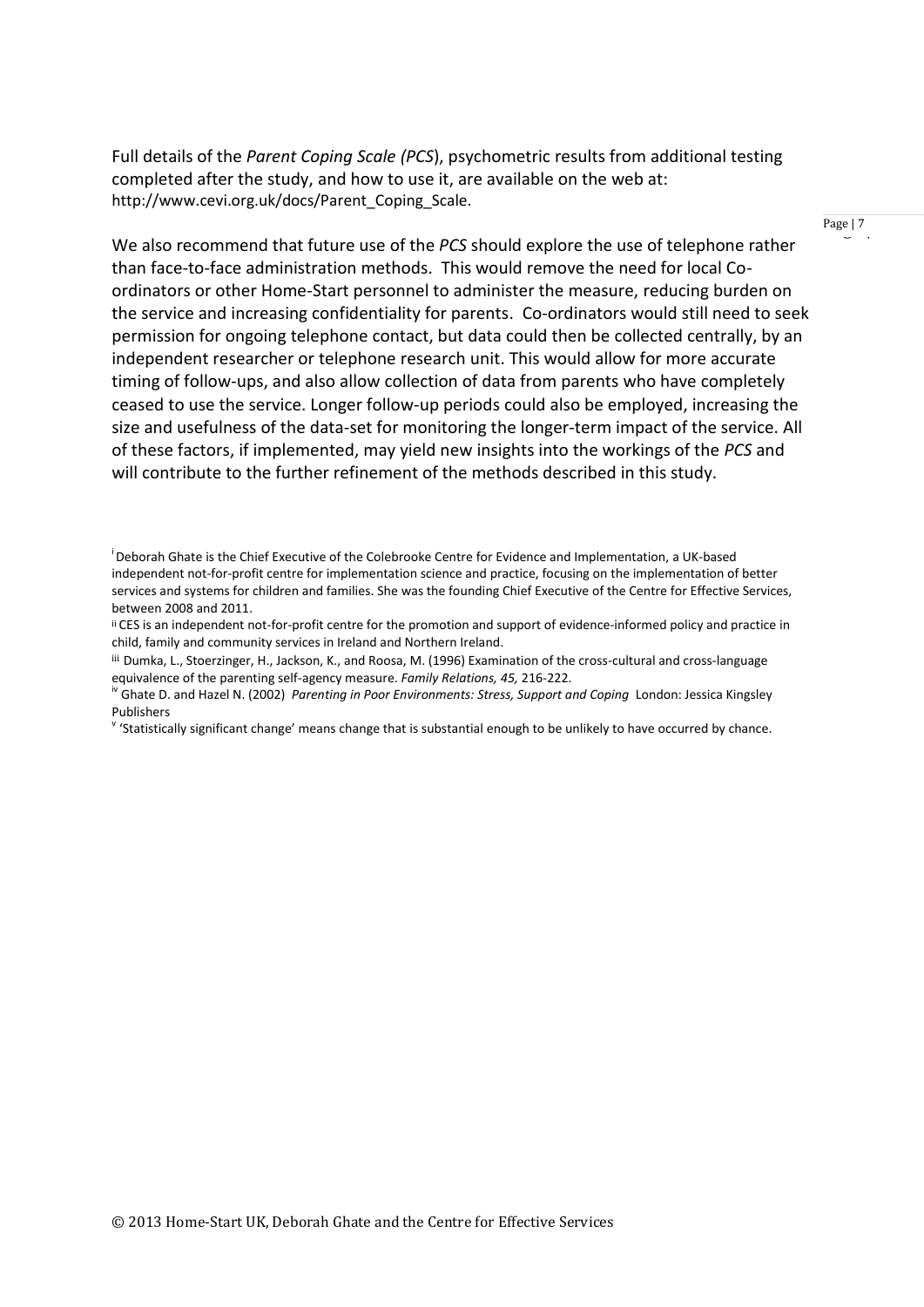**For further information, see:**

**Full Report:** 

*Development of an overarching measure of impact for Home-Start UK: a feasibility study* Moran P and Ghate D (2013)

available on the web at:

[http://www.cevi.org.uk/docs/Impact\\_Measure\\_Report.pdf](http://www.cevi.org.uk/docs/Impact_Measure_Report.pdf)

[http://www.home-start.org.uk/about\\_us/what\\_we\\_do/policy\\_practice\\_research](http://www.home-start.org.uk/about_us/what_we_do/policy_practice_research)

<http://www.effectiveservices.org/our-work/homestart>

**Technical Summary for Researchers:**  *Development of an overarching measure of impact for Home-Start UK: a feasibility study - technical summary for researchers* Ghate D and Moran P (2013)

available on the web at:

[http://www.cevi.org.uk/docs/Impact\\_Summary\\_2.pdf](http://www.cevi.org.uk/docs/Impact_Summary_2.pdf)

**The** *Parent Coping Scale***: background and technical information** Ghate D and Moran P (2013)

available on the web at:

http://www.cevi.org.uk/docs/Parent Coping Scale.pdf

**Home-Start UK** [www.home-start.org.uk](http://www.home-start.org.uk/)

**Colebrooke Centre for Evidence and Implementation** [www.cevi.org.uk](http://www.cevi.org.uk/)

**Centre for Effective Services** [www.effectiveservices.org](http://www.effectiveservices.org/)

*This project was undertaken as a collaboration between Home-Start UK, Deborah Ghate and the Centre for Effective Services*

Page  $|8$